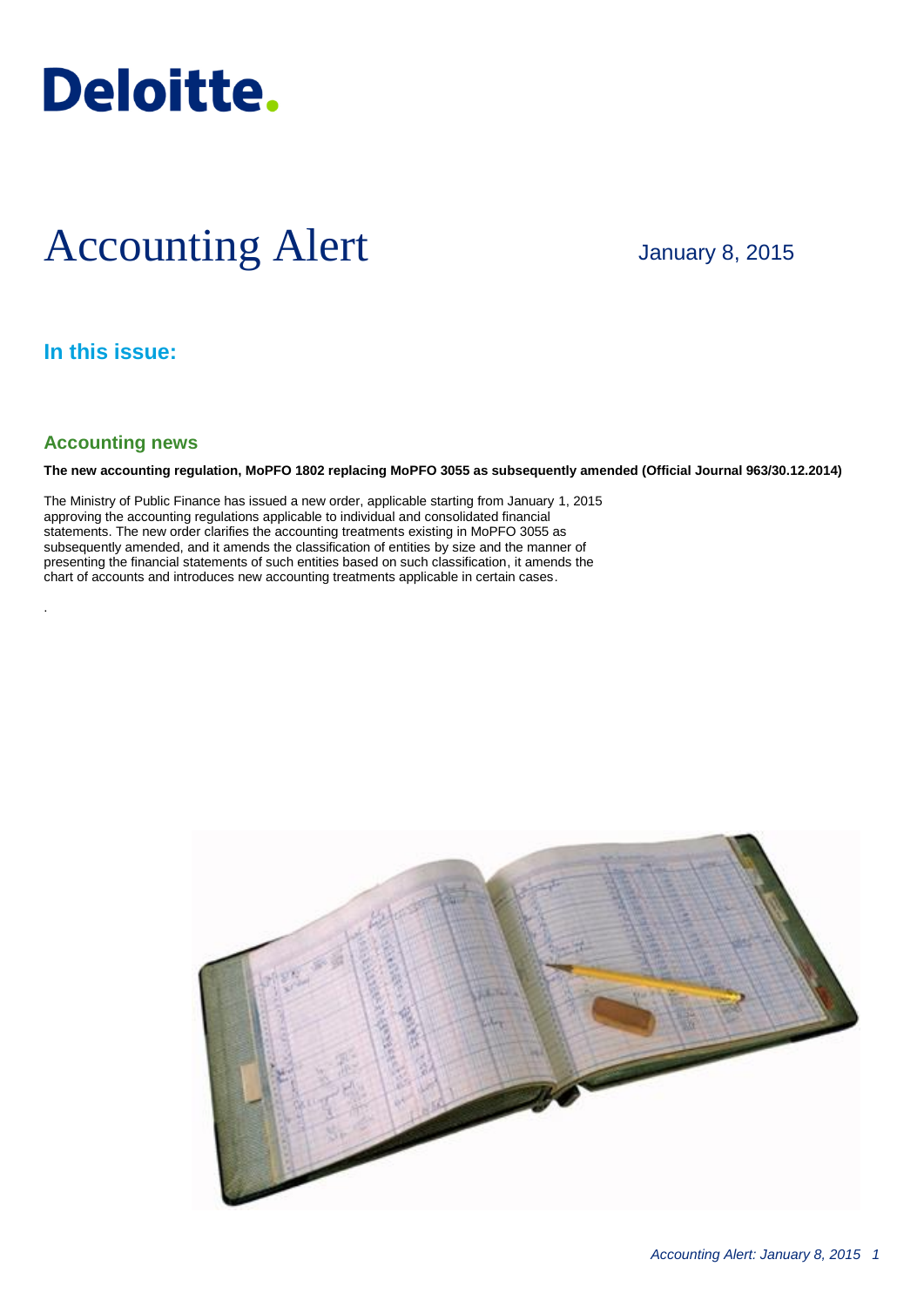## **The new MoPFO 1802 replacing MoPFO 3055 as subsequently amended**

**The new accounting regulation – some of the amendments and clarifications**

- Entities are classified into micro entities, small, mediumsized and large entities if 2 out of 3 size criteria are fulfilled (e.g., for medium-sized and large entities: EUR 4,000,000 total assets, EUR 8,000,000 net turnover, average number of employees: 50). The requirements regarding the content and presentation of the financial statements differ depending on such classification.
- New accounts, new classes of assets: e.g., productive biological assets, investment property, tangible assets for exploration and evaluation of mineral resources, etc.
- Accounting subsequent commercial discounts related to inventories on balance at the end of the reporting period affects the inventory's value, not the profit and loss.
- New categories of provisions for risks and charges: e.g., provisions for onerous contracts, provisions for termination of employment contract, etc.
- Linearization of incentives granted under operating leases
- Classification of assets into monetary and non-monetary, clarifications regarding the valuation of non-monetary assets purchased in foreign currency.
- When an entity breaches, at or before the end of the reporting period, a covenant in a long-term loan agreement and, further to such breach, the debt becomes payable on demand, the debt is classified as current, including the situation when the creditor has agreed, after the reporting period and before the financial statements are authorized for issuance, not to request payment further to such breach.
- Auditing criteria are different from those used in the classification of entities.

#### **What does this mean for you?**

Given that there are more amendments and clarifications to the accounting regulations (the above are only some examples), the impact is expected to be felt in all industries. Depending on the company's activity and the specific impact on the accounting policies adopted, the implications on transaction accounting and the necessary updates to the IT systems used should be assessed. Also, the balance sheet and the profit and loss account forecast for 2015 may be affected in the light of the new regulations.

#### **What is there to be done?**

To assess whether your business might be affected, you must assess the impact of the new amendments on the company's financial information given that such information is used in the decision-making process and contractual relations with third parties.

**Should you have questions regarding the amendments, or should you need our assistance to assess your potential exposure, please do not hesitate to contact us. Also, we can deliver trainings at your headquarters to familiarize the financial-accounting department with MoPFO 1802.**

#### **Petr Pruner**

Partner +40 21 207 54 50 ppruner@deloittece.com

#### **Oana Buhaescu**

Senior Manager +40 21 207 53 10 obuhaescu@deloittece.com